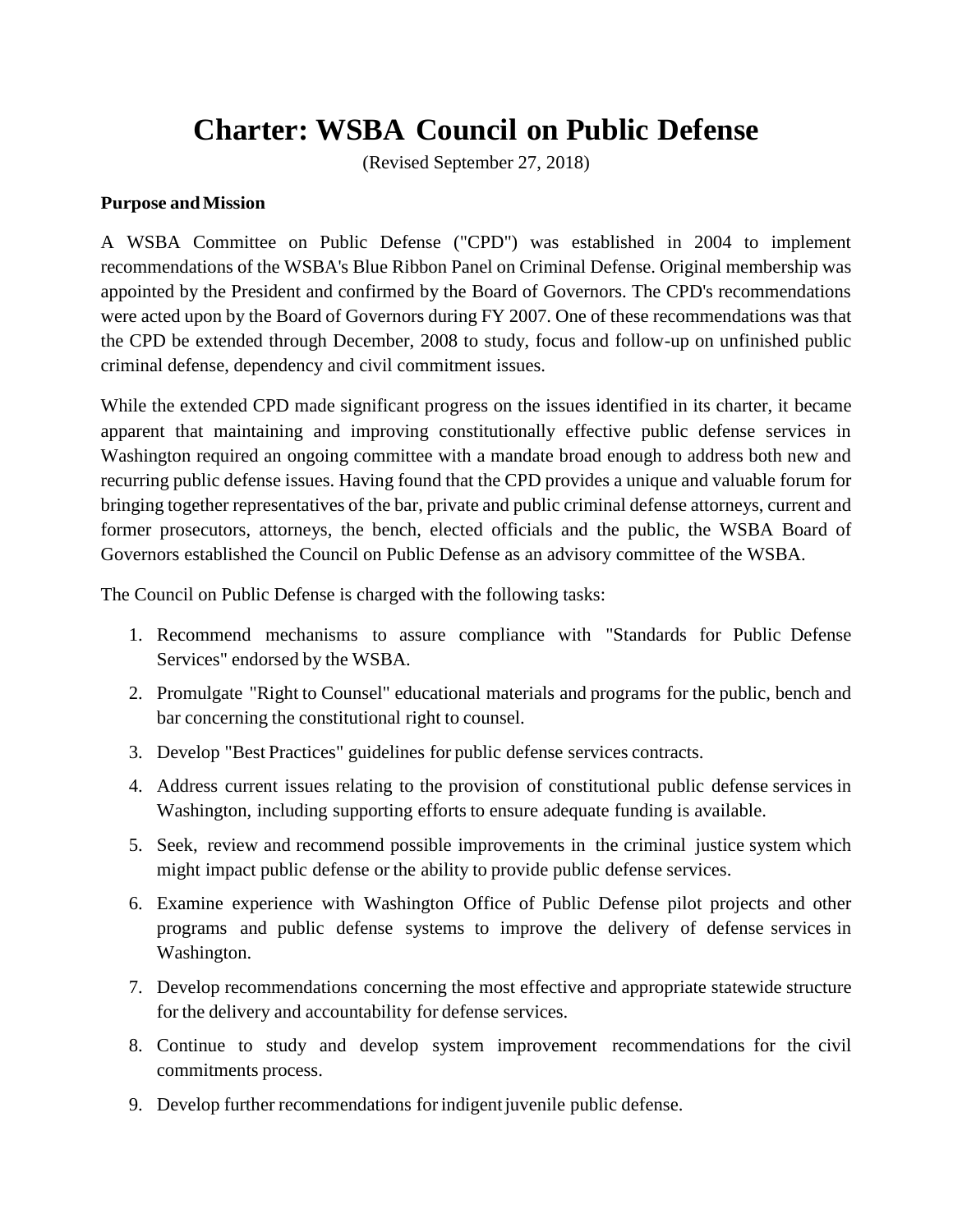- 10. Evaluate and make recommendations regarding the implementation of the death penalty in Washington.
- 11. Develop performance standards for attorneys providing public defense services in criminal, juvenile offender, dependency, civil commitment, Becca and other cases to which counsel may be appointed.

### MEMBERSHIP:

The Council on Public Defense is comprised of 23 voting members and up to 5 emeritus members. Nominations are made by the entities listed below, with all appointments confirmed by the WSBA's Board of Governors. These members do not serve as official representatives of these entities, but rather are appointed based on their knowledge, expertise and a commitment to providing constitutional public defense services in Washington.

The Chair and Vice-Chair shall be appointed by the WSBA President-elect. Each shall serve a twoyear term, with the Vice-Chair becoming Chair at the end of the second year and a new Vice-Chair appointed. Except as noted, the members of the Council shall be appointed for two-year terms and be eligible for reappointment for two additional two-year terms, totaling six years of service. The Chair may nominate up to five former Council members whose eligibility for voting membership has expired, to serve as non-voting emeritus members for one year terms<sup>1</sup>. The voting membership is as follows:

## **Core Members (Core Members have no term limits)**

- The Director of the State Office of Public Defense (a core member)
- The Director of the Washington Defender Association (a core member)
- One Washington Supreme Court Justice

## **Nominated by Outside Parties**

 $\overline{a}$ 

- One Superior Court judge, recommended by the Superior Court Judges Association
- One District or Municipal Court judge, recommended by the District and Municipal CourtJudges Association
- Three public defenders, recommended by the Washington Defender Association
- One representative from each of the three Washington law schools, recommended by the Dean of the school
- One representative from civil legal services, recommended by the Access to Justice Board

## **Considered Through WSBA Application Process**

• Three current or former prosecutors/city attorneys, recommended by the Council chair, vice chair and BOG Liaisons

<sup>&</sup>lt;sup>1</sup> Non-voting emeritus members are not eligible for WSBA expense reimbursements.